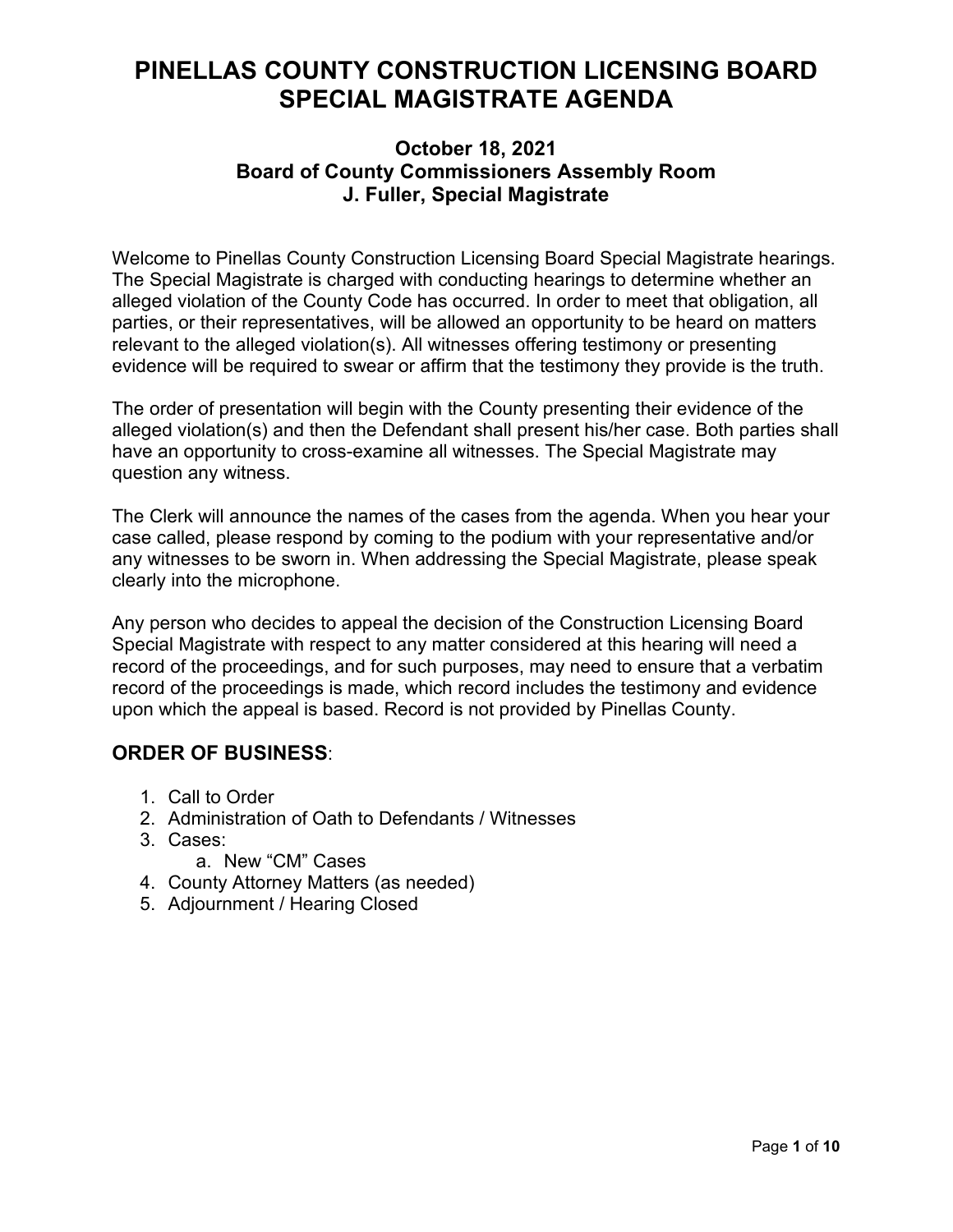# **October 18, 2021 9:00 A.M.**

#### **ITEM: 1**

| MATTER:<br><b>CASE NO:</b><br>CITATION(S) NO:<br>DEFENDANT:<br><b>NOTICE ADDRESS:</b> | Contractor Licensing Violation(s)<br>2021-1470<br>C21-1111<br>Veronica Zerman<br>Veronica Zerman<br>3820 Lomitas Dr.<br>veronica.zerman@gmail.com<br>Los Angeles, CA 90032 |
|---------------------------------------------------------------------------------------|----------------------------------------------------------------------------------------------------------------------------------------------------------------------------|
| <b>VIOLATION ADDRESS:</b>                                                             | 1943 Overbrook Ave.<br>Clearwater, FL 33756                                                                                                                                |
|                                                                                       |                                                                                                                                                                            |

#### **VIOLATION:**

Code Section Location Location Location Violation<br>22-14 (5) 1943 Overbrook Ave. C21-111 1943 Overbrook Ave. Clearwater, FL 33756

C21-1111 Work without the required permit to include electrical, deck, drywall, interior remodel & paint within Pinellas County, Fl.

### **ITEM: 2**

### **Cancelled-Citation Paid**

CASE NO: 2021-1355<br>CITATION(S) NO: C21-1061 CITATION(S) NO: DEFENDANT: Theresa Bila NOTICE ADDRESS: Theresa Bila

MATTER: Contractor Licensing Violation(s) 1670 Santa Anna Dr. Dunedin, FL 34698 christheresarvairstream@gmail.com

VIOLATION ADDRESS: 1670 Santa Anna Dr.

Dunedin, FL 34698

### **VIOLATION:**

Code Section **Location Location Location Violation** 22-14 (5) 1670 Santa Anna Dr. Dunedin, FL 34698

C21-1061 Interior bathroom, kitchen demo/remodel without the required permit within Pinellas County, FL.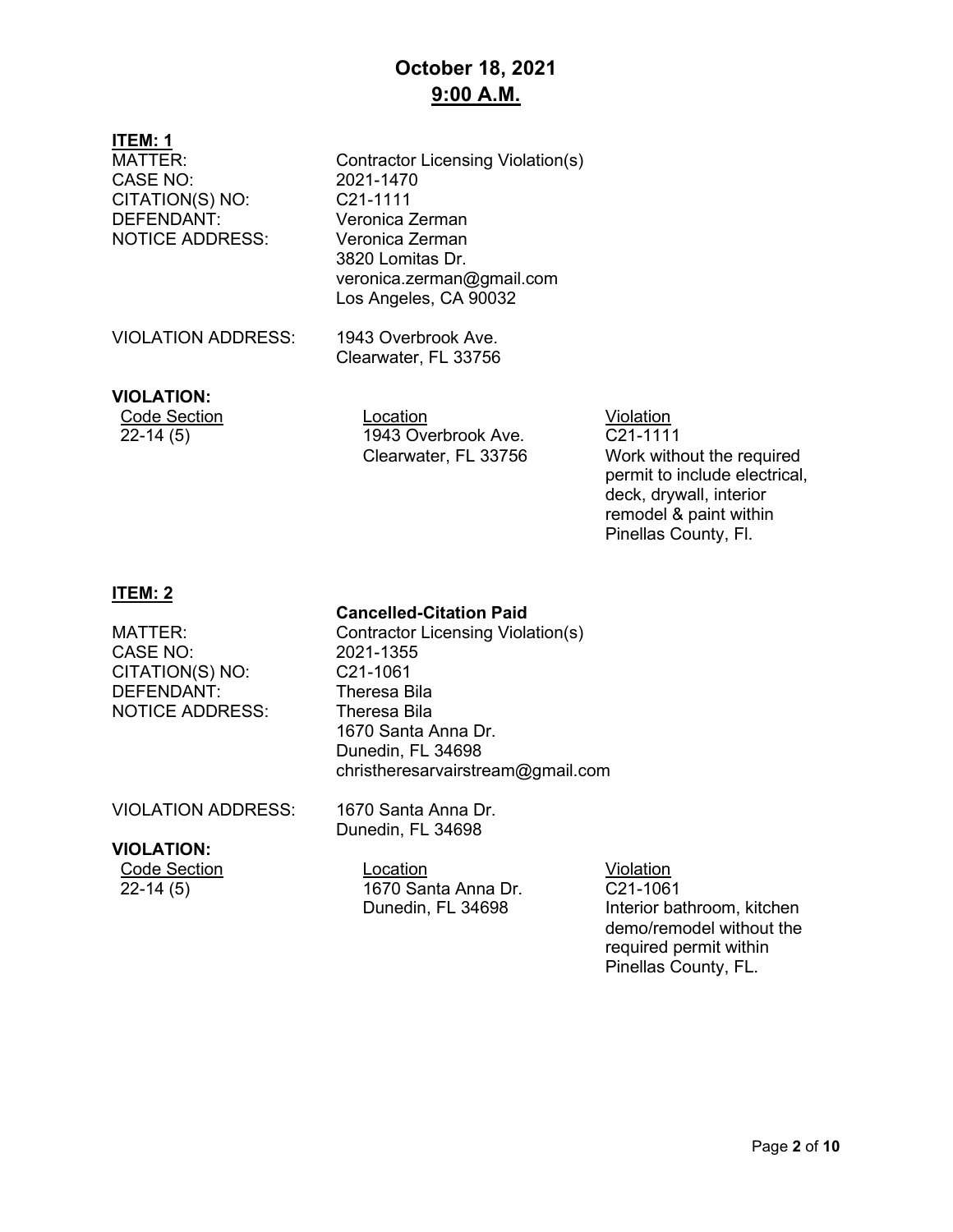| ITEM: 3<br>MATTER:<br>CASE NO:<br>CITATION(S) NO:<br>DEFENDANT:<br><b>NOTICE ADDRESS:</b> | Contractor Licensing Violation(s)<br>2021-1493<br>C21-1133; C21-1134; C21-1135<br>Jason Willis<br>Jason Willis<br>542 Louden Ave.<br>Dunedin, FL 34698<br>jasonwillis321@gmail.com |
|-------------------------------------------------------------------------------------------|------------------------------------------------------------------------------------------------------------------------------------------------------------------------------------|
| <b>VIOLATION ADDRESS:</b>                                                                 | 542 Louden Ave.<br>Dunedin, FL 34698                                                                                                                                               |

## **VIOLATION:**

| <b>Code Section</b><br>$22-14(1)$ | Location<br>542 Louden Ave.<br>Dunedin, FL 34698 | Violation<br>C <sub>21</sub> -1133<br>Unlicensed contracting by subcontracting<br>to Robert Prine dba Prine Construction<br>and Consulting Inc. to perform garage<br>renovation within Pinellas County, FL. |
|-----------------------------------|--------------------------------------------------|-------------------------------------------------------------------------------------------------------------------------------------------------------------------------------------------------------------|
| $22-14(8)$                        | 542 Louden Ave<br>Dunedin, FL 34698              | C <sub>21</sub> -1134<br>Subcontracting to unlicensed contractor<br>Robert Prine dba Prine Construction and<br>Consulting Inc. to perform garage<br>renovation within Pinellas County, FL.                  |
| $22-14(5)$                        | 542 Louden Ave<br>Dunedin, FL 34698              | C21-1135<br>Work without the required permit to<br>include electrical, drywall and plumbing<br>for garage renovation within Pinellas<br>County, FL.                                                         |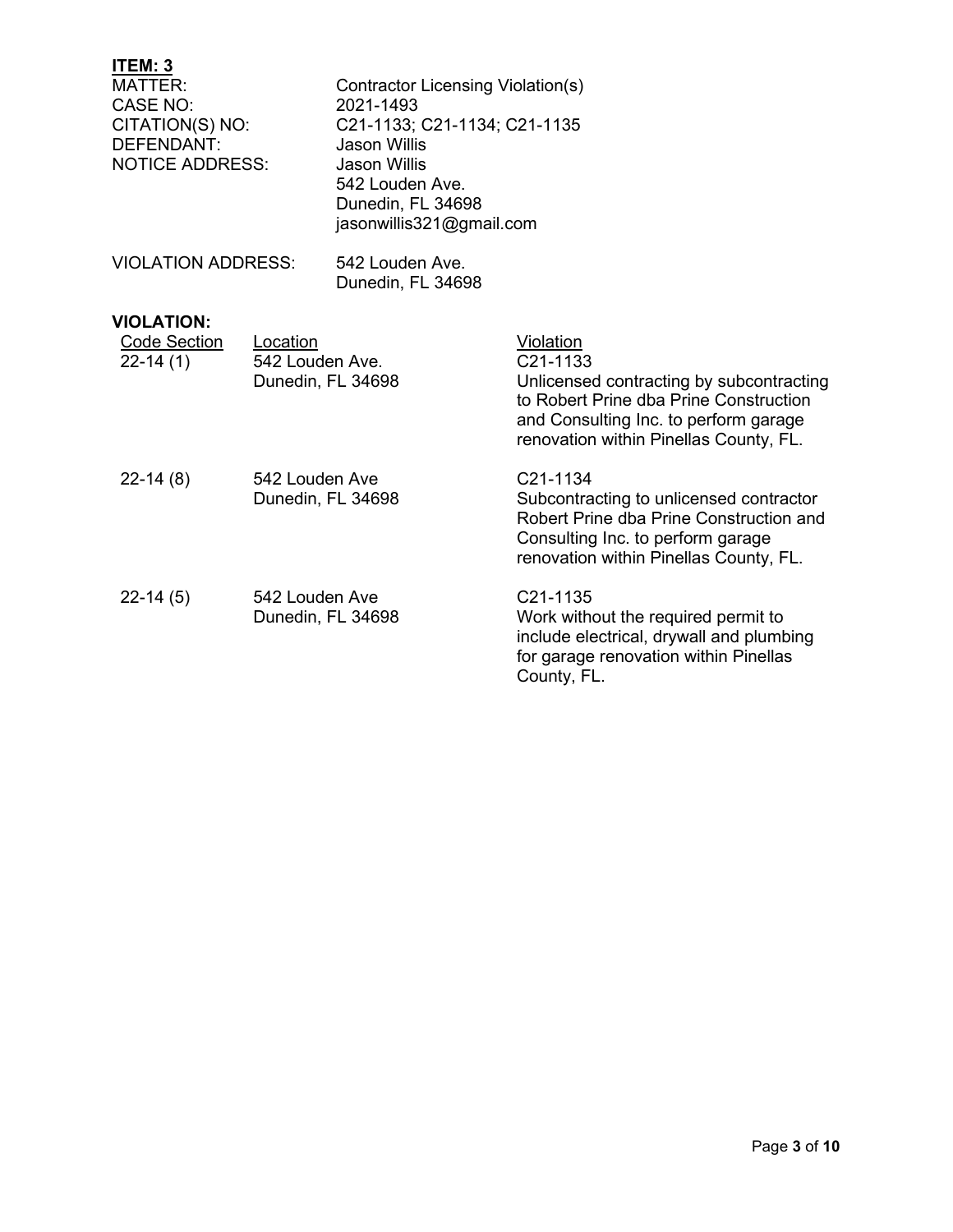| MATTER:<br>CASE NO:<br>CITATION(S):<br><b>DEFENDANT:</b><br><b>NOTICE ADDRESS:</b>       | <b>Cancelled-Citations(s) Paid</b><br>Contractor Licensing Violation(s)<br>2021-1430<br>C21-511; C21-514<br>David John Manthey<br>David John Manthey<br>207 S Coolidge Ave.<br>Tampa, FL 33609<br>manthey8020@gmail.com |
|------------------------------------------------------------------------------------------|-------------------------------------------------------------------------------------------------------------------------------------------------------------------------------------------------------------------------|
| <b>VIOLATION ADDRESS:</b>                                                                | 131 87 <sup>th</sup> Ave.<br>Treasure Island, FL 33706                                                                                                                                                                  |
| <b>VIOLATION:</b><br>Code Section<br>Location<br>131 87 <sup>th</sup> Ave.<br>$22-14(1)$ | Violation<br>C21-511                                                                                                                                                                                                    |

| $22-14(1)$ | 131 87 <sup>th</sup> Ave.<br>Treasure Island, FL 33706 | C <sub>21</sub> -511<br>Unlicensed contracting to perform interior<br>renovations including Plumbing and<br>Electrical in Pinellas County, FL. |
|------------|--------------------------------------------------------|------------------------------------------------------------------------------------------------------------------------------------------------|
| $22-14(5)$ | 131 $87^{\text{th}}$ Ave<br>Treasure Island, FL 33706  | C <sub>21</sub> -514<br>Work without the required permit to<br>perform interior renovations including<br>Plumbing and Electrical in Pinellas   |

County, FL.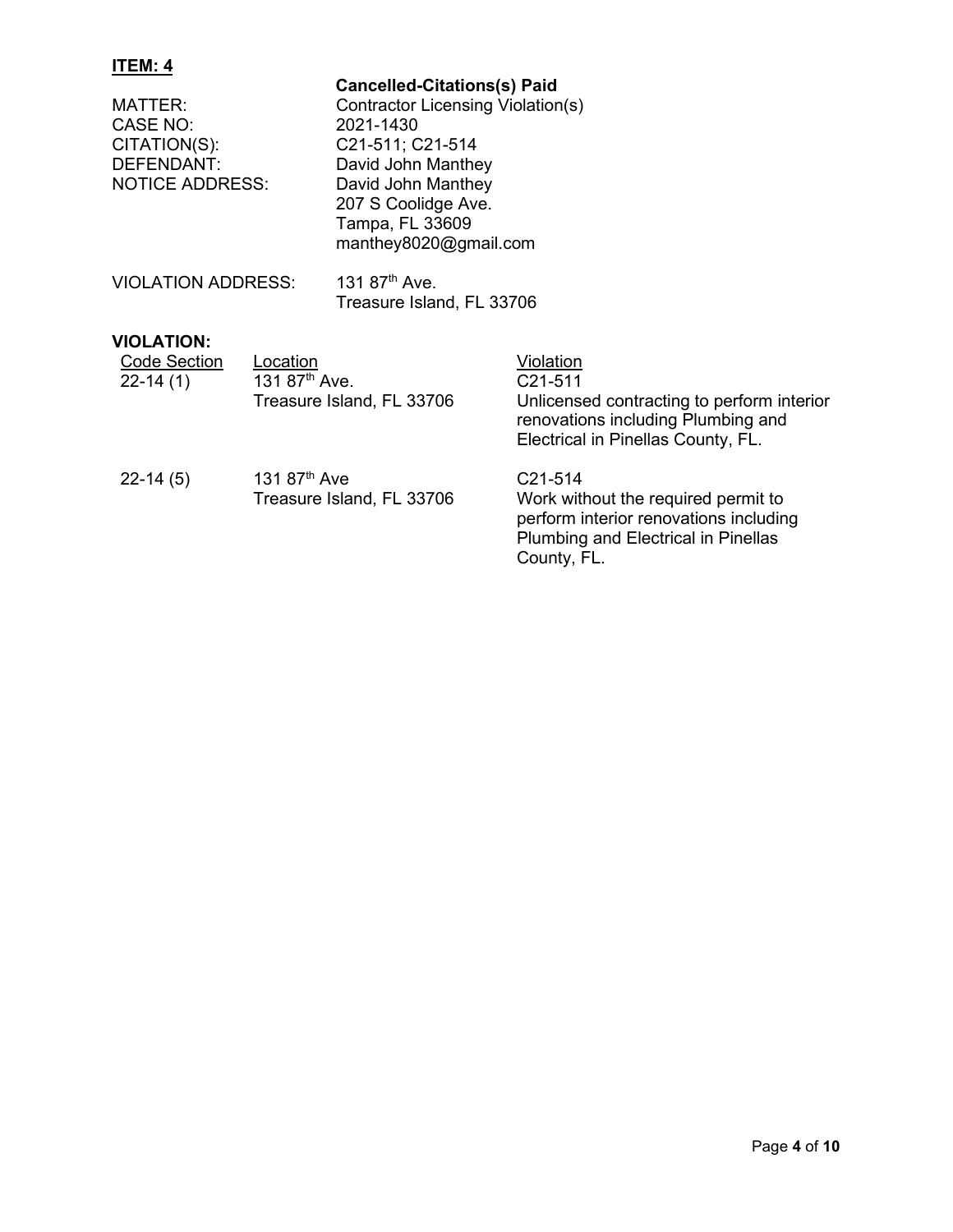| <u>ITEM: 5</u><br>MATTER:<br><b>CASE NO:</b><br>CITATION(S):<br>DEFENDANT:<br><b>NOTICE ADDRESS:</b> | <b>Continued to December 06, 2021</b><br><b>Contractor Licensing Violation(s)</b><br>2021-1491<br>C21-524; C21-525; C21-526; C21-527<br>Robert Lazaro Vazquez<br>Robert Lazaro Vazquez<br>6925 Lake Ellenor Dr. Suite 109<br>Orlando, FL 32809 |                                                                                                                                                                                                                      |
|------------------------------------------------------------------------------------------------------|------------------------------------------------------------------------------------------------------------------------------------------------------------------------------------------------------------------------------------------------|----------------------------------------------------------------------------------------------------------------------------------------------------------------------------------------------------------------------|
| <b>VIOLATION ADDRESS:</b>                                                                            | robert@myreocountrywide.com<br>6528 Wayne St. N<br>St. Petersburg, FL 33702<br>and<br>http://www.countrywiders.com/                                                                                                                            |                                                                                                                                                                                                                      |
|                                                                                                      |                                                                                                                                                                                                                                                |                                                                                                                                                                                                                      |
| <b>VIOLATION:</b><br><b>Code Section</b><br>$22-14(1)$                                               | Location<br>6528 Wayne St. N<br>St. Petersburg, FL 33702                                                                                                                                                                                       | <u>Violation</u><br>C21-524<br>Unlicensed contracting in<br>Pinellas County Fl. To<br>perform complete remodel<br>including Plumbing and<br>Electrical in Pinellas County,<br>FL.                                    |
| $22-14(8)$                                                                                           | 6528 Wayne St. N<br>St. Petersburg, FL 33702                                                                                                                                                                                                   | C21-525<br>Subcontracting unlicensed<br>contractor Jose Santos<br>Espinoza Lopez and one<br>other unidentified man to<br>perform complete remodel<br>including Plumbing and<br>Electrical in Pinellas County,<br>FL. |
| $22-14(5)$                                                                                           | 6528 Wayne St. N<br>St. Petersburg, FL 33702                                                                                                                                                                                                   | C21-526<br>Work without permit to<br>perform complete remodel<br>including Plumbing and<br>Electrical in Pinellas County,<br>FL.                                                                                     |
| $22-14(6)$                                                                                           | http://www.countrywiders.com/                                                                                                                                                                                                                  | C21-527<br>Unlicensed advertising in<br>Pinellas County, FL and the<br>State of Florida.                                                                                                                             |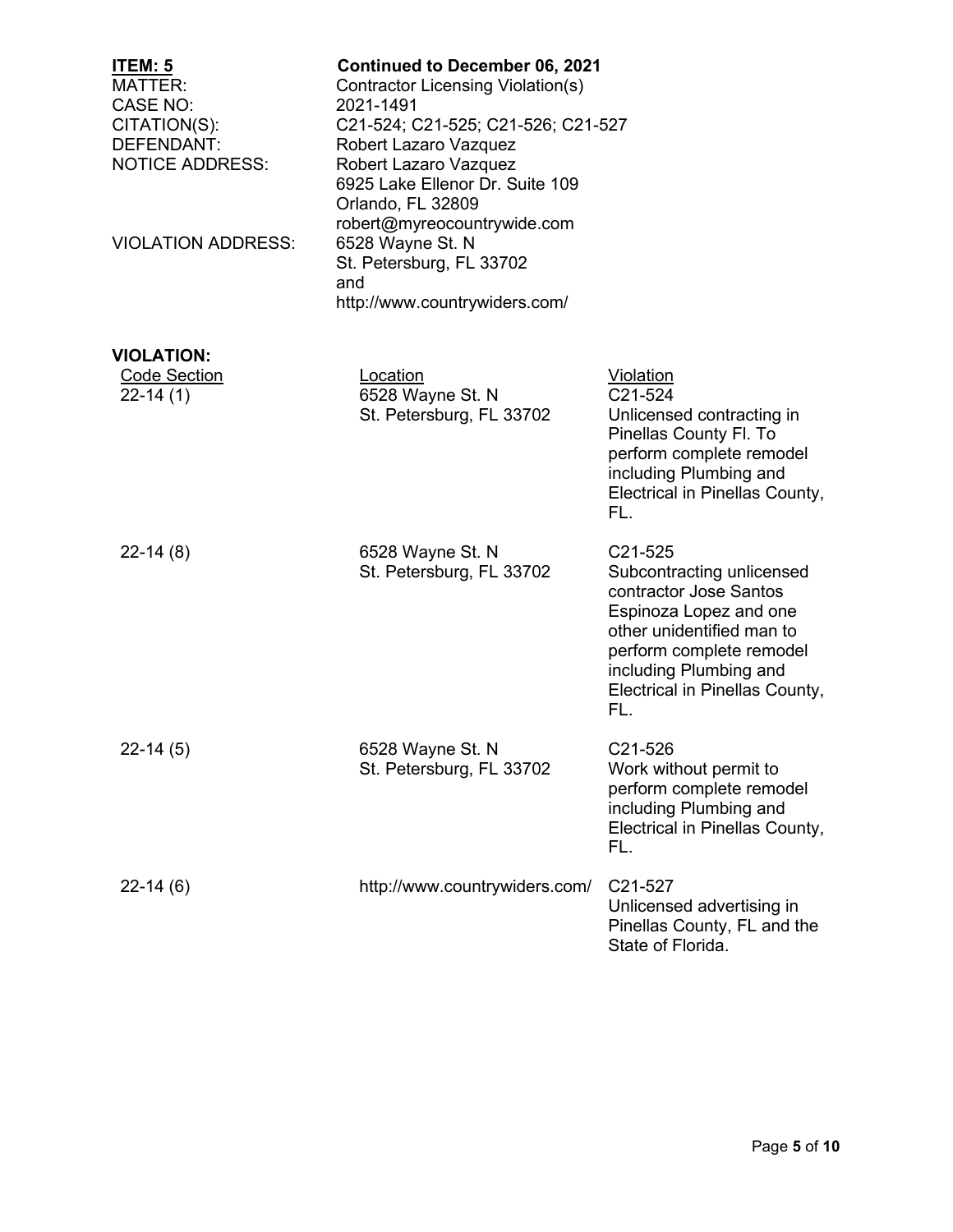# **October 18, 2021 1:00 P.M.**

# **ITEM: 6**

| MATTER:<br><b>CASE NO:</b><br><b>CITATION NO:</b><br>DEFENDANT:<br><b>NOTICE ADDRESS:</b> | Contractor Licensing Violation(s)<br>2021-1485<br>C21-522; C21-523<br>Robert T. Ossi<br>Robert T. Ossi<br>2806 Roberts Lake PL<br>Tampa, FL 33614-4374<br>and<br>Ossi Construction, Inc.<br>Attn: Robert Ossi<br>2806 Roberts Lake Place<br>Tampa, FL 33614<br>rossi1@tampabay.rr.com |                                                                                                                                                                                                                                                                                                                                      |
|-------------------------------------------------------------------------------------------|---------------------------------------------------------------------------------------------------------------------------------------------------------------------------------------------------------------------------------------------------------------------------------------|--------------------------------------------------------------------------------------------------------------------------------------------------------------------------------------------------------------------------------------------------------------------------------------------------------------------------------------|
| <b>VIOLATION ADDRESS:</b>                                                                 | 7922 Sailboat Key Blvd. S. Apt. 103<br>St. Petersburg, FL 33707                                                                                                                                                                                                                       |                                                                                                                                                                                                                                                                                                                                      |
| <b>VIOLATION:</b><br><b>Code Section</b><br>489.127 (4)(c)                                | Location<br>7922 Sailboat Key Blvd. S.<br>Apt. 103<br>St. Petersburg, FL 33707                                                                                                                                                                                                        | <b>Violation</b><br>C21-522<br>Obtaining a permit for an unlicensed<br>contractor David Weis DBA: Upon This<br>Rock Construction to perform a condo<br>renovation including Plumbing and<br>Electrical in Pinellas County, FL. and The<br>State of Florida.                                                                          |
| 489.127 (4)(c)                                                                            | 7922 Sailboat Key Blvd. S.<br>Apt. 103<br>St. Petersburg, FL 33707                                                                                                                                                                                                                    | C21-523<br>Entering into an agreement allowing a<br>unlicensed contractor David Weis DBA:<br>Upon This Rock Construction to use his<br>certification/license number to engage in<br>the act of contracting to perform a condo<br>renovation including Plumbing and<br>Electrical in Pinellas County, FL and The<br>State of Florida. |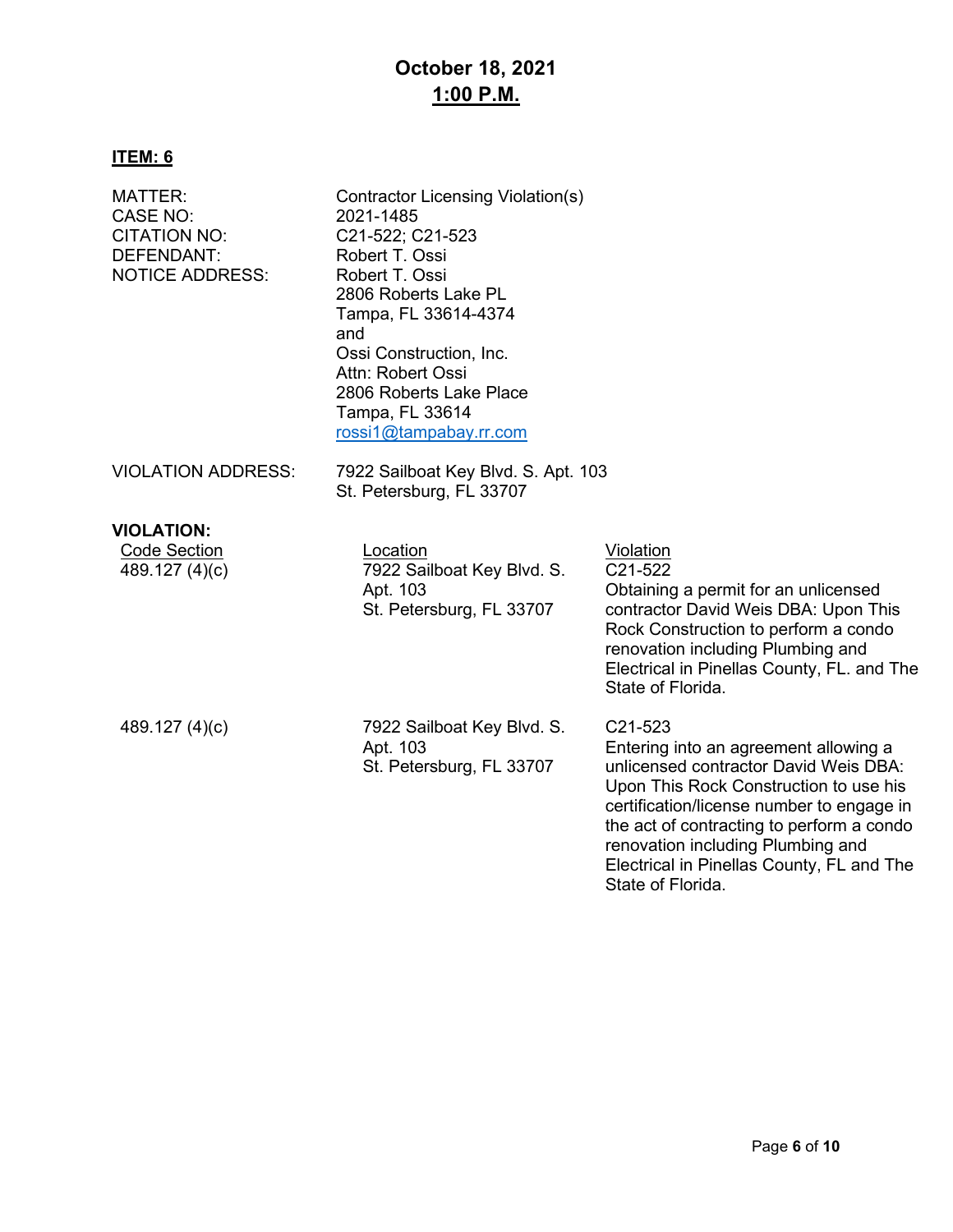| <b>MATTER:</b><br>CASE NO:<br>CITATION(S) NO:<br>DEFENDANT:<br><b>NOTICE ADDRESS:</b> | Contractor Licensing Violation(s)<br>2021-1485-2<br>C21-515; C21-518; C21-519; C21-520; C21-521<br>David Russell Weis<br>David Russell Weis<br>24936 Laurel Ridge Dr.<br>Lutz, FI 33559<br>David.weis62@outlook.com |                                                                 |                                                                                                                                              |
|---------------------------------------------------------------------------------------|---------------------------------------------------------------------------------------------------------------------------------------------------------------------------------------------------------------------|-----------------------------------------------------------------|----------------------------------------------------------------------------------------------------------------------------------------------|
| Janefreel@aol.com<br><b>VIOLATION ADDRESS:</b>                                        |                                                                                                                                                                                                                     | 7922 Sailboat Key Blvd. S. Apt. 103<br>South Pasadena, FL 33707 |                                                                                                                                              |
| <b>VIOLATION:</b><br><b>Code Section</b><br>$22 - 14(1)$                              | Location<br>103                                                                                                                                                                                                     | 7922 Sailboat Key Blvd. S. Apt.<br>South Pasadena, FL 33707     | Violation<br>$C21-515$<br>Unlicensed contracting to perform Condo<br>Renovation including Plumbing and<br>Electrical in Pinellas County, FL. |

- 22-14 (4) 7922 Sailboat Key Blvd. S. Apt. 103 South Pasadena, FL 33707 C21-518 Holding out as a licensed General Contractor to perform a condo renovation including Plumbing and Electrical in Pinellas County, Fl.
- 22-14 (6) 22-14 (4) 22-14 (6) 7922 Sailboat Key Blvd. S. Apt. 103 South Pasadena, FL 33707 7922 Sailboat Key Blvd. S. Apt. 103 South Pasadena, FL 33707 Uponthisrockconstruction.com C21-519 Advertising VIA: contract/invoice to perform a condo renovation including Plumbing and Electrical in Pinellas County, Fl. C21-520 Unlicensed advertising VIA: Final invoice email to perform a condo renovation including Plumbing and Electrical in Pinellas County, Fl. C21-521 Unlicensed advertising VIA: website to perform kitchen remodels, bath remodels, new cabinets install, cabinet

refacing, flooring, painting, carpentry, all General handyman services in Pinellas

County, Fl.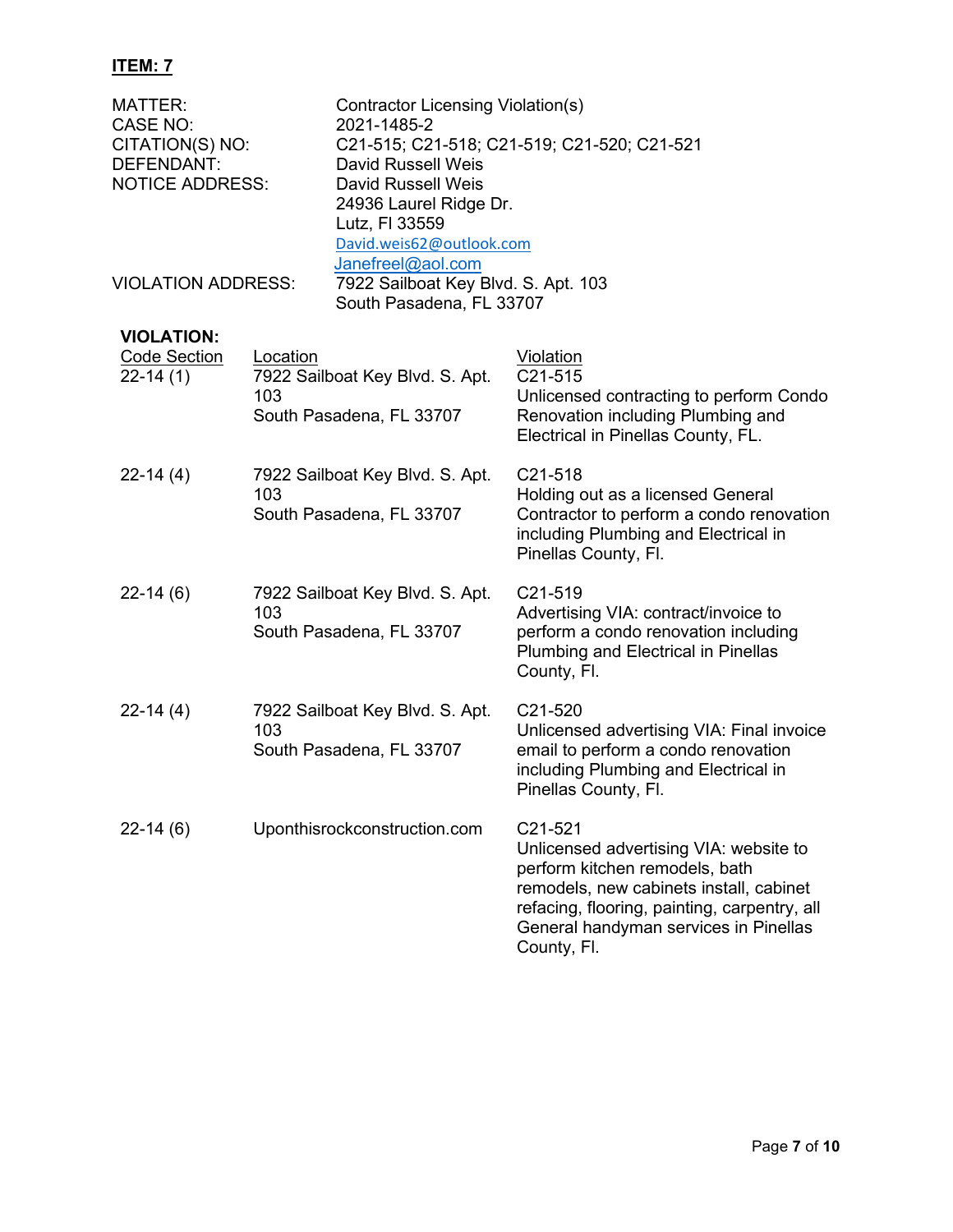| ITEM: 8<br><b>MATTER:</b><br>CASE NO:<br>CITATION(S) NO:<br>DEFENDANT:<br><b>NOTICE ADDRESS:</b> |          | Contractor Licensing Violation(s)<br>2021-1423<br>C21-481; C21-482; C21-483<br>Konstantina Yiannos<br>Konstantina Yiannos<br>11602 Grove St.<br>Seminole, FL 33772 |                                                                                                                                                          |
|--------------------------------------------------------------------------------------------------|----------|--------------------------------------------------------------------------------------------------------------------------------------------------------------------|----------------------------------------------------------------------------------------------------------------------------------------------------------|
| <b>VIOLATION ADDRESS:</b>                                                                        |          | 10724 53rd Ave, N. Unit A<br>St. Petersburg, FL 33708                                                                                                              |                                                                                                                                                          |
| <b>VIOLATION:</b><br><b>Code Section</b><br>$22-14(1)$                                           | Location | 10724 53rd Ave, N. Unit A<br>St. Petersburg, FL 33708                                                                                                              | Violation<br>C21-481<br>Unlicensed contracting by subcontracting<br>work to perform window installation in<br>Pinellas County FL.                        |
| $22 - 14(8)$                                                                                     |          | 10724 53rd Ave, N. Unit A<br>St. Petersburg, FL 33708                                                                                                              | C <sub>21</sub> -48 <sub>2</sub><br>Subcontracting work to unlicensed<br>contractor John Sexton to perform<br>window installation in Pinellas County FL. |
| $22-14(5)$                                                                                       |          | 10724 53rd Ave, N. Unit A<br>St. Petersburg, FL 33708                                                                                                              | C21-483<br>Work without the required permits to<br>perform window installation in Pinellas<br>County FL.                                                 |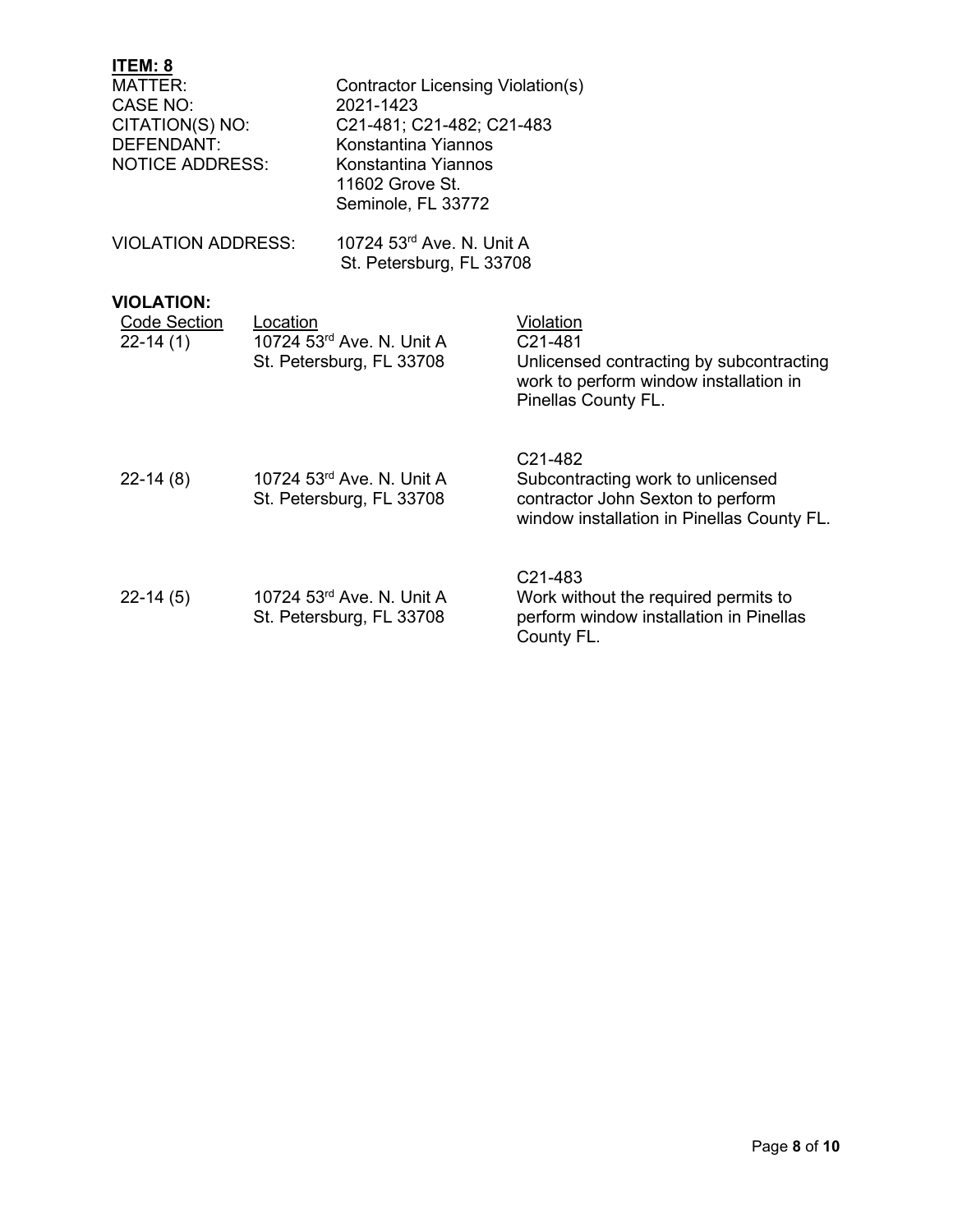**Defendant Continued to December 20, 2021** MATTER: Contractor Licensing Violation(s)<br>CASE NO: 2021-1353 CASE NO: 2021-1353<br>CITATION(S) NO: C21-1071 CITATION(S) NO:<br>DEFENDANT: Victor Mandalawi<br>Victor Mandalawi NOTICE ADDRESS: 412 Gravesend Neck Rd. #R Brooklyn, NY 11223 and Choice Home Warranty Attn: Evan J. Rosenburg, Esq. 2147 Route 27 South, 4th Floor Edison, NJ 08817 evan.rosenberg@choicehomewarranty.com VIOLATION ADDRESS: 444 Bayou Village Dr. Tarpon Springs, FL 34689

### **VIOLATION:**

| <b>Code Section</b> | Location                 | Violation                                                                     |
|---------------------|--------------------------|-------------------------------------------------------------------------------|
| $22 - 14(8)$        | 444 Bayou Village Dr.    | C <sub>21</sub> -1071                                                         |
|                     | Tarpon Springs, FL 34689 | Subcontracting electrical work to, Warr<br>Capty of Warran's Hama Improvement |

Subcontracting electrical work to, Warren Canty, of Warren's Home Improvement, which is unlicensed/unregistered contractor within Pinellas County, FL.